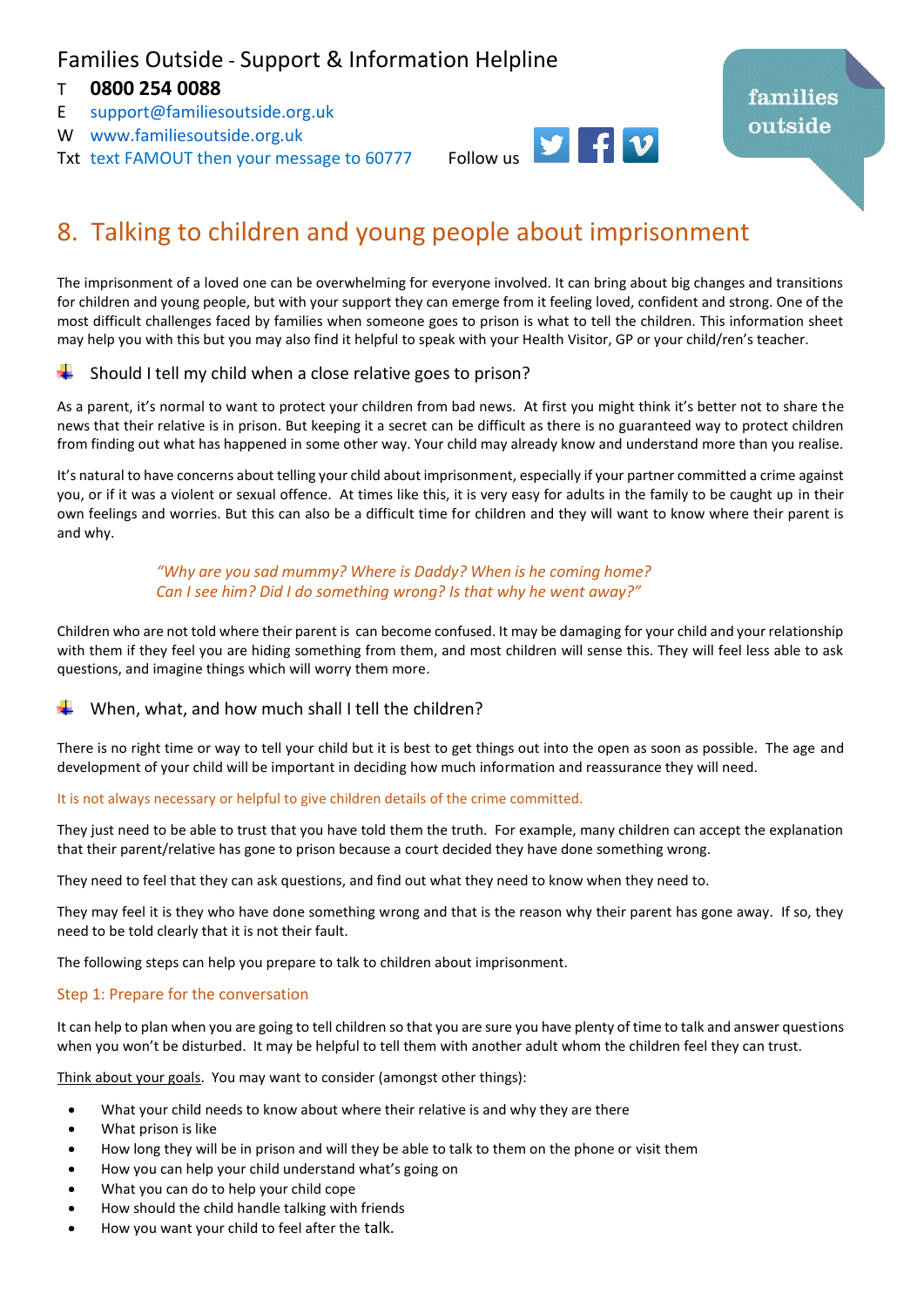#### Step 2: Talk

Children need to feel that they are listened to and understood. Listening to a child, offering reassurance and trying to understand things from their point of view can help them cope with the situation. It may be helpful for them to talk to another family member or school teacher as children may not want to cause more upset by sharing their own worries and fears with those closest to them

Before you have the talk, check to see if your child is open to talking with you at the time. You might consider saying some like this "*I'd like to talk with you about something important. Is this a good time?*

In some cases it will not be appropriate for a child to have contact with a parent in prison, especially if there is a risk of harm to the child. This will need to be explained to them

#### Step 3: Follow up

Remember, this talk is likely to be the first of many conversations about their imprisoned relative and prison life. As time goes on, it's very important to make sure that you and your child keep talking about what's going on and how they are feeling.

Keep in mind that your child may hear things about your relative's imprisonment from other people, which means that there may be times when you will have to help your child deal with people saying or doing things which upset them. You can support them and reassure them that they have done nothing wrong.

#### Children's reactions

Children whose parents are in prison may feel:

| <b>WORRIED</b> that you will be taken away too                                          | <b>SAD</b> that the family has changed                                              |
|-----------------------------------------------------------------------------------------|-------------------------------------------------------------------------------------|
| <b>ASHAMED</b> about why their dad's in prison                                          | <b>RELIEF</b> if there have been a lot of rows or arguments                         |
| <b>ANGRY</b> with dad for leaving them, or with the authorities<br>for taking him away. | <b>GRIEF</b> because they are missing their dad and all he did for<br>and with them |
| <b>EMBARRASSED</b> by what their friends will think or say                              | <b>GUILTY</b> in case they have been to blame somehow                               |
| FEAR OR CONFUSION about what will happen next                                           | <b>BURDENED</b> if they have to keep the imprisonment a secret                      |
| <b>AFRAID</b> to ask questions or talk about dad                                        | <b>WORTHLESS</b> - low self-esteem often follows on from these<br>other feelings.   |

# Changes in children's behaviour

If there has been a change in the family situation, because their mum or dad has gone to prison, you may see changes in your child's behaviour. This is likely to be a sign that they are trying to deal with the many different feelings listed above. They may show this by going back to younger behaviour like bed-wetting or temper tantrums. They may find it difficult to concentrate at school. They may be aware that something has happened but feel too frightened to ask. You may find it helpful to speak with your Health Visitor or their teacher at school.

# How Can You Help?

As far as possible help children stay in contact with their parent or relative. You can do this by:

- Taking them on visits to see their relative
- Allowing the children to visit with another family member or friends if you don't want to take them yourself
- Answering any questions as honestly as possible in a way that makes sense to them
- Encouraging children to talk about their parent/relative
- Listening to their views on what they want to happen
- Not turning them against their parent/relative
- Reassuring them that their parent still loves them
- Keeping things as normal as possible
- Telling the school, so that they can support the child.

# Different ways of Keeping in Touch

Telephone calls - try to agree what time mum/dad will phone and make sure the child/ren are around. Leave time so they get to talk with them as well as with you

Scrap book - encourage children to keep a scrapbook of things they want to share with their parent/relative when they get home e.g. photos, schoolwork and pictures.

Letters - encourage them to write letters to mum/dad Pictures/drawings - younger children could draw a picture and post it

Email - the emailaprisoner service allows messages to be sent to a prisoner. For more information visi[t www.emailaprisoner.com](http://www.emailaprisoner.com/)